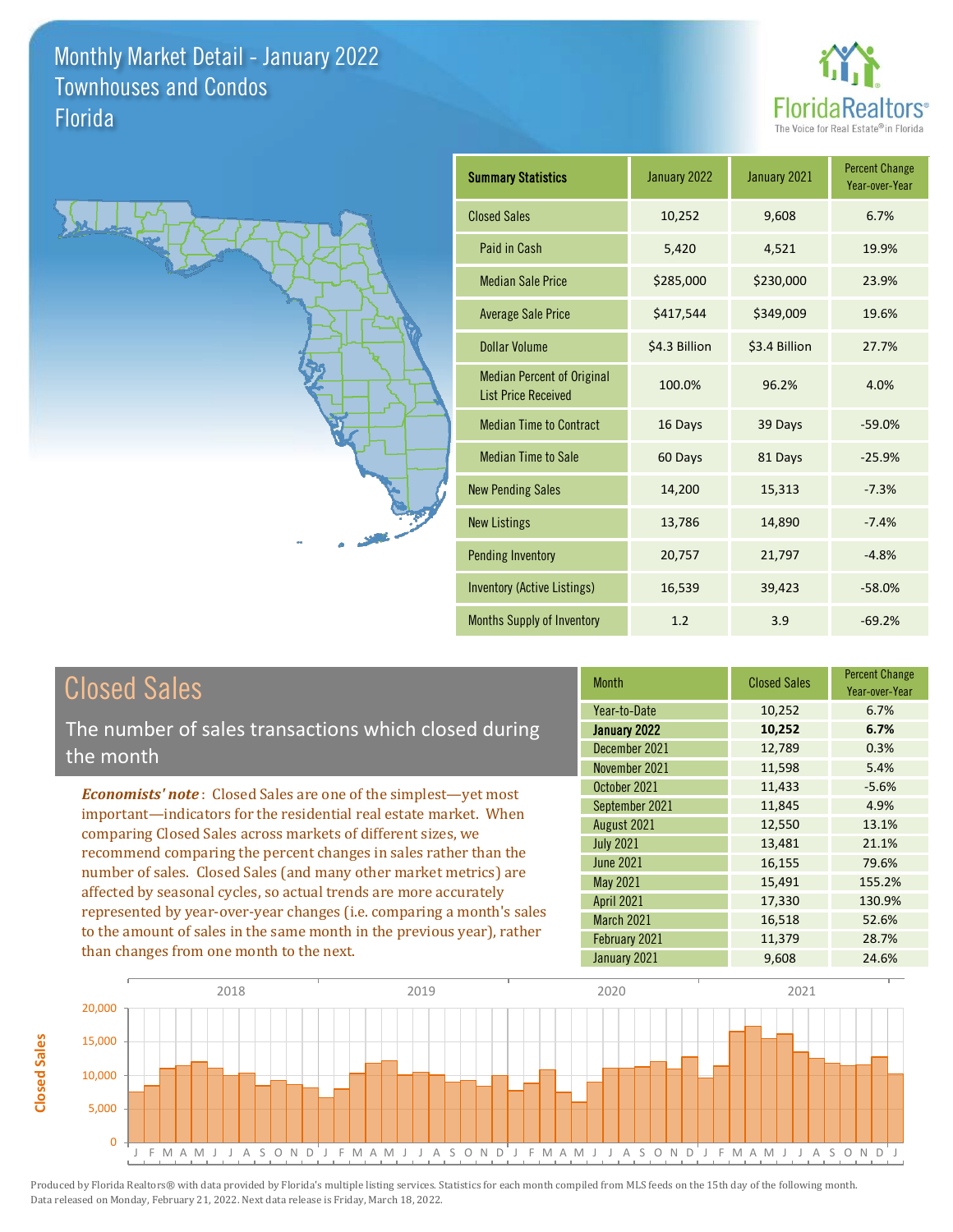this statistic should be interpreted with care.



8,266 51.9%

| Cash Sales                                                                     | <b>Month</b>      | <b>Cash Sales</b> | <b>Percent Change</b><br>Year-over-Year |
|--------------------------------------------------------------------------------|-------------------|-------------------|-----------------------------------------|
|                                                                                | Year-to-Date      | 5,420             | 19.9%                                   |
| The number of Closed Sales during the month in which                           | January 2022      | 5,420             | 19.9%                                   |
| buyers exclusively paid in cash                                                | December 2021     | 6.444             | 13.8%                                   |
|                                                                                | November 2021     | 5,886             | 20.3%                                   |
|                                                                                | October 2021      | 5,741             | 6.5%                                    |
|                                                                                | September 2021    | 5,889             | 22.9%                                   |
| <b>Economists' note:</b> Cash Sales can be a useful indicator of the extent to | August 2021       | 6,256             | 32.9%                                   |
| which investors are participating in the market. Why? Investors are            | <b>July 2021</b>  | 6.794             | 44.0%                                   |
| far more likely to have the funds to purchase a home available up front,       | June 2021         | 8.385             | 113.1%                                  |
| whereas the typical homebuyer requires a mortgage or some other                | May 2021          | 8.044             | 209.9%                                  |
| form of financing. There are, of course, many possible exceptions, so          | <b>April 2021</b> | 8.770             | 183.7%                                  |

J F M A M J J A S O N D J F M A M J J A S O N D J F M A M J J A S O N D J F M A M J J A S O N D J  $\Omega$ 2,000 4,000 6,000 8,000 10,000 2018 2019 2020 2021

## Cash Sales as a Percentage of Closed Sales

The percentage of Closed Sales during the month which were Cash Sales

*Economists' note* : This statistic is simply another way of viewing Cash Sales. The remaining percentages of Closed Sales (i.e. those not paid fully in cash) each month involved some sort of financing, such as mortgages, owner/seller financing, assumed loans, etc.

| <b>Month</b>      | <b>Percent of Closed</b><br>Sales Paid in Cash | <b>Percent Change</b><br>Year-over-Year |
|-------------------|------------------------------------------------|-----------------------------------------|
| Year-to-Date      | 52.9%                                          | 12.3%                                   |
| January 2022      | 52.9%                                          | 12.3%                                   |
| December 2021     | 50.4%                                          | 13.5%                                   |
| November 2021     | 50.8%                                          | 14.2%                                   |
| October 2021      | 50.2%                                          | 12.8%                                   |
| September 2021    | 49.7%                                          | 17.2%                                   |
| August 2021       | 49.8%                                          | 17.5%                                   |
| <b>July 2021</b>  | 50.4%                                          | 18.9%                                   |
| <b>June 2021</b>  | 51.9%                                          | 18.8%                                   |
| May 2021          | 51.9%                                          | 21.3%                                   |
| <b>April 2021</b> | 50.6%                                          | 22.8%                                   |
| March 2021        | 50.0%                                          | $-0.6%$                                 |
| February 2021     | 51.2%                                          | $-3.4%$                                 |
| January 2021      | 47.1%                                          | $-6.7%$                                 |

January 2021 4,521 16.2%

February 2021 5,826 24.2%

March 2021

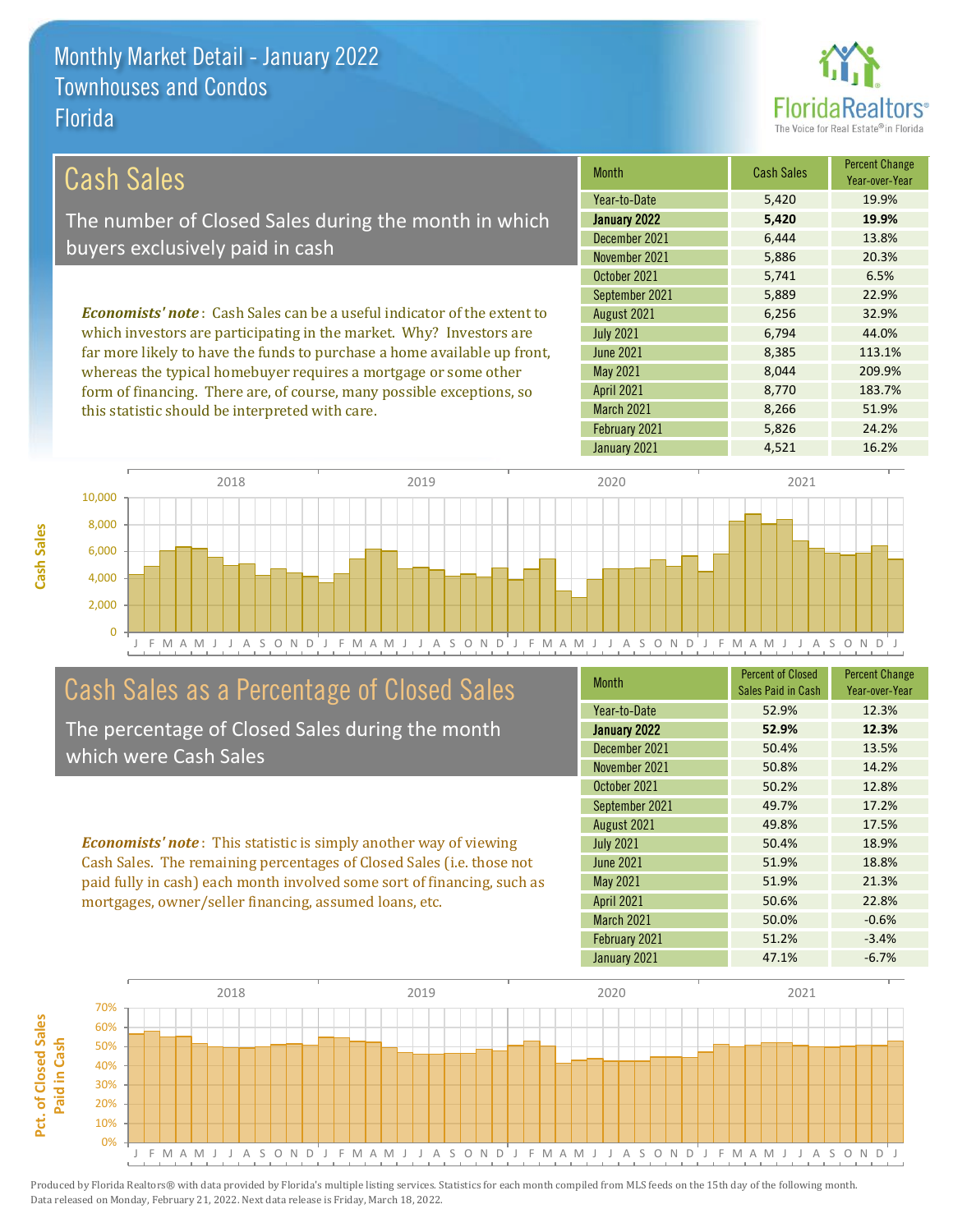

| <b>Median Sale Price</b>                                                  | <b>Month</b>      | <b>Median Sale Price</b> | <b>Percent Change</b><br>Year-over-Year |
|---------------------------------------------------------------------------|-------------------|--------------------------|-----------------------------------------|
|                                                                           | Year-to-Date      | \$285,000                | 23.9%                                   |
| The median sale price reported for the month (i.e. 50%                    | January 2022      | \$285,000                | 23.9%                                   |
| of sales were above and 50% of sales were below)                          | December 2021     | \$285,000                | 23.9%                                   |
|                                                                           | November 2021     | \$273,270                | 19.9%                                   |
|                                                                           | October 2021      | \$260,000                | 17.6%                                   |
| <b>Economists' note</b> : Median Sale Price is our preferred summary      | September 2021    | \$255,000                | 17.2%                                   |
| statistic for price activity because, unlike Average Sale Price, Median   | August 2021       | \$252,500                | 16.1%                                   |
| Sale Price is not sensitive to high sale prices for small numbers of      | <b>July 2021</b>  | \$253,000                | 20.5%                                   |
| homes that may not be characteristic of the market area. Keep in mind     | <b>June 2021</b>  | \$256,945                | 22.4%                                   |
| that median price trends over time are not always solely caused by        | May 2021          | \$250,000                | 24.1%                                   |
| changes in the general value of local real estate. Median sale price only | <b>April 2021</b> | \$250,000                | 19.6%                                   |
| reflects the values of the homes that sold each month, and the mix of     | March 2021        | \$242,000                | 15.2%                                   |
| the types of homes that sell can change over time.                        | February 2021     | \$233,240                | 16.6%                                   |
|                                                                           | January 2021      | \$230,000                | 15.0%                                   |
| 2018<br>2019                                                              | 2020              | 2021                     |                                         |
| <b>\$300K</b>                                                             |                   |                          |                                         |



## Average Sale Price

The average sale price reported for the month (i.e. total sales in dollars divided by the number of sales)

*Economists' note* : Usually, we prefer Median Sale Price over Average Sale Price as a summary statistic for home prices. However, Average Sale Price does have its uses—particularly when it is analyzed alongside the Median Sale Price. For one, the relative difference between the two statistics can provide some insight into the market for higher-end homes in an area.

| <b>Month</b>      | <b>Average Sale Price</b> | <b>Percent Change</b><br>Year-over-Year |
|-------------------|---------------------------|-----------------------------------------|
| Year-to-Date      | \$417,544                 | 19.6%                                   |
| January 2022      | \$417,544                 | 19.6%                                   |
| December 2021     | \$423,794                 | 24.6%                                   |
| November 2021     | \$395,190                 | 22.4%                                   |
| October 2021      | \$359,675                 | 19.6%                                   |
| September 2021    | \$361,304                 | 18.7%                                   |
| August 2021       | \$363,533                 | 18.9%                                   |
| <b>July 2021</b>  | \$371,530                 | 28.1%                                   |
| <b>June 2021</b>  | \$390,983                 | 35.5%                                   |
| May 2021          | \$404,759                 | 43.7%                                   |
| <b>April 2021</b> | \$400,027                 | 39.9%                                   |
| March 2021        | \$378,078                 | 23.8%                                   |
| February 2021     | \$374,241                 | 30.4%                                   |
| January 2021      | \$349,009                 | 18.1%                                   |



Produced by Florida Realtors® with data provided by Florida's multiple listing services. Statistics for each month compiled from MLS feeds on the 15th day of the following month. Data released on Monday, February 21, 2022. Next data release is Friday, March 18, 2022.

**Average Sale Price**

**Average Sale Price**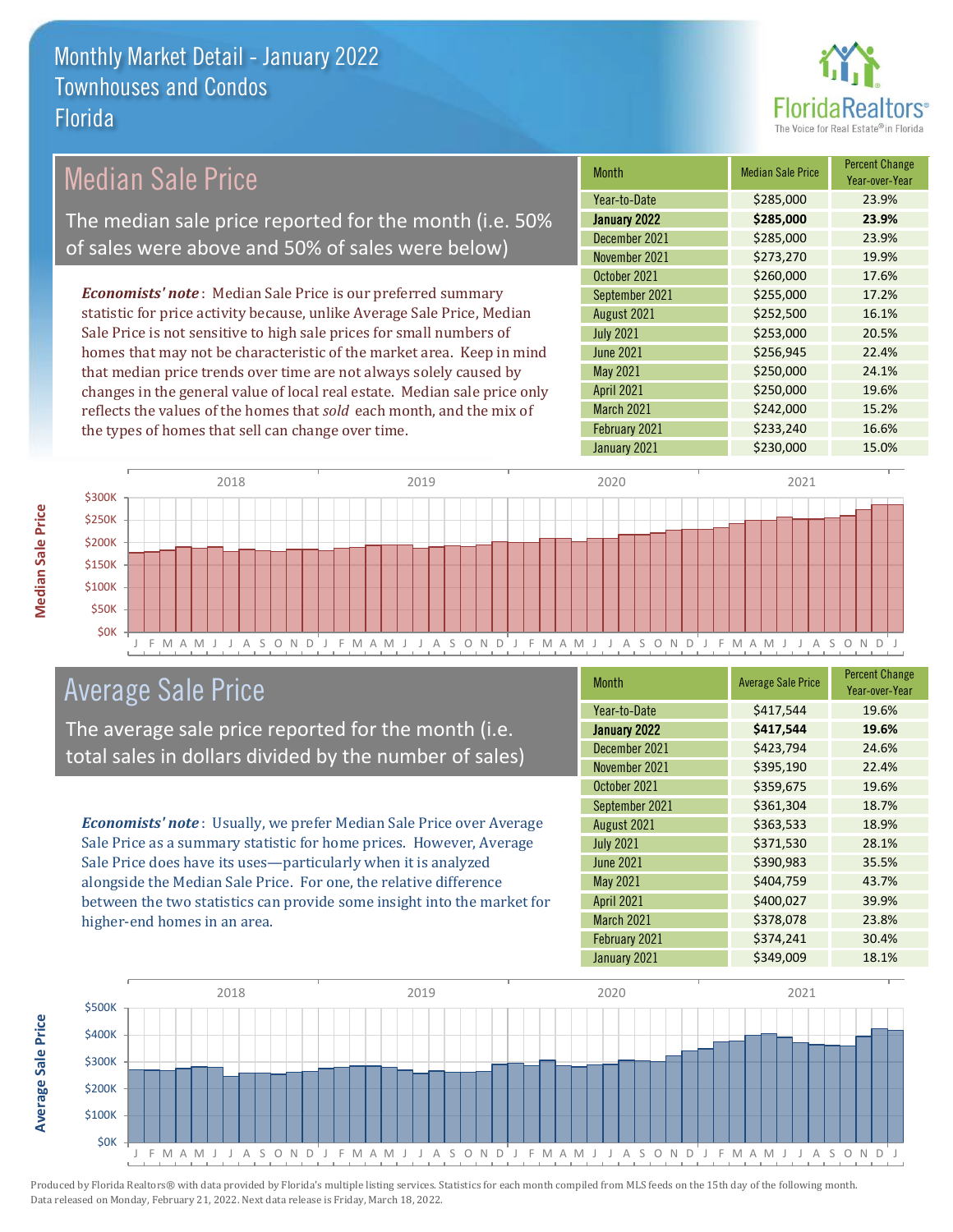

### Dollar Volume

The sum of the sale prices for all sales which closed during the month

*Economists' note* : Dollar Volume is simply the sum of all sale prices in a given time period, and can quickly be calculated by multiplying Closed Sales by Average Sale Price. It is a strong indicator of the health of the real estate industry in a market, and is of particular interest to real estate professionals, investors, analysts, and government agencies. Potential home sellers and home buyers, on the other hand, will likely be better served by paying attention to trends in the two components of Dollar Volume (i.e. sales and prices) individually.

| <b>Month</b>      | Dollar Volume | <b>Percent Change</b><br>Year-over-Year |
|-------------------|---------------|-----------------------------------------|
| Year-to-Date      | \$4.3 Billion | 27.7%                                   |
| January 2022      | \$4.3 Billion | 27.7%                                   |
| December 2021     | \$5.4 Billion | 25.0%                                   |
| November 2021     | \$4.6 Billion | 29.0%                                   |
| October 2021      | \$4.1 Billion | 12.9%                                   |
| September 2021    | \$4.3 Billion | 24.5%                                   |
| August 2021       | \$4.6 Billion | 34.5%                                   |
| <b>July 2021</b>  | \$5.0 Billion | 55.1%                                   |
| <b>June 2021</b>  | \$6.3 Billion | 143.3%                                  |
| <b>May 2021</b>   | \$6.3 Billion | 266.8%                                  |
| <b>April 2021</b> | \$6.9 Billion | 223.0%                                  |
| March 2021        | \$6.2 Billion | 88.9%                                   |
| February 2021     | \$4.3 Billion | 67.9%                                   |
| January 2021      | \$3.4 Billion | 47.1%                                   |



## Median Percent of Original List Price Received

The median of the sale price (as a percentage of the original list price) across all properties selling during the month

*Economists' note* : The Median Percent of Original List Price Received is useful as an indicator of market recovery, since it typically rises as buyers realize that the market may be moving away from them and they need to match the selling price (or better it) in order to get a contract on the house. This is usually the last measure to indicate a market has shifted from down to up, so it is what we would call a *lagging* indicator.

| <b>Month</b>      | Med. Pct. of Orig.         | <b>Percent Change</b> |
|-------------------|----------------------------|-----------------------|
|                   | <b>List Price Received</b> | Year-over-Year        |
| Year-to-Date      | 100.0%                     | 4.0%                  |
| January 2022      | 100.0%                     | 4.0%                  |
| December 2021     | 99.4%                      | 3.4%                  |
| November 2021     | 99.3%                      | 3.1%                  |
| October 2021      | 99.2%                      | 3.3%                  |
| September 2021    | 99.3%                      | 3.4%                  |
| August 2021       | 100.0%                     | 4.3%                  |
| <b>July 2021</b>  | 99.5%                      | 4.1%                  |
| <b>June 2021</b>  | 99.0%                      | 3.9%                  |
| May 2021          | 98.3%                      | 3.4%                  |
| <b>April 2021</b> | 97.6%                      | 2.1%                  |
| March 2021        | 97.0%                      | 1.6%                  |
| February 2021     | 96.4%                      | 1.3%                  |
| January 2021      | 96.2%                      | 1.2%                  |

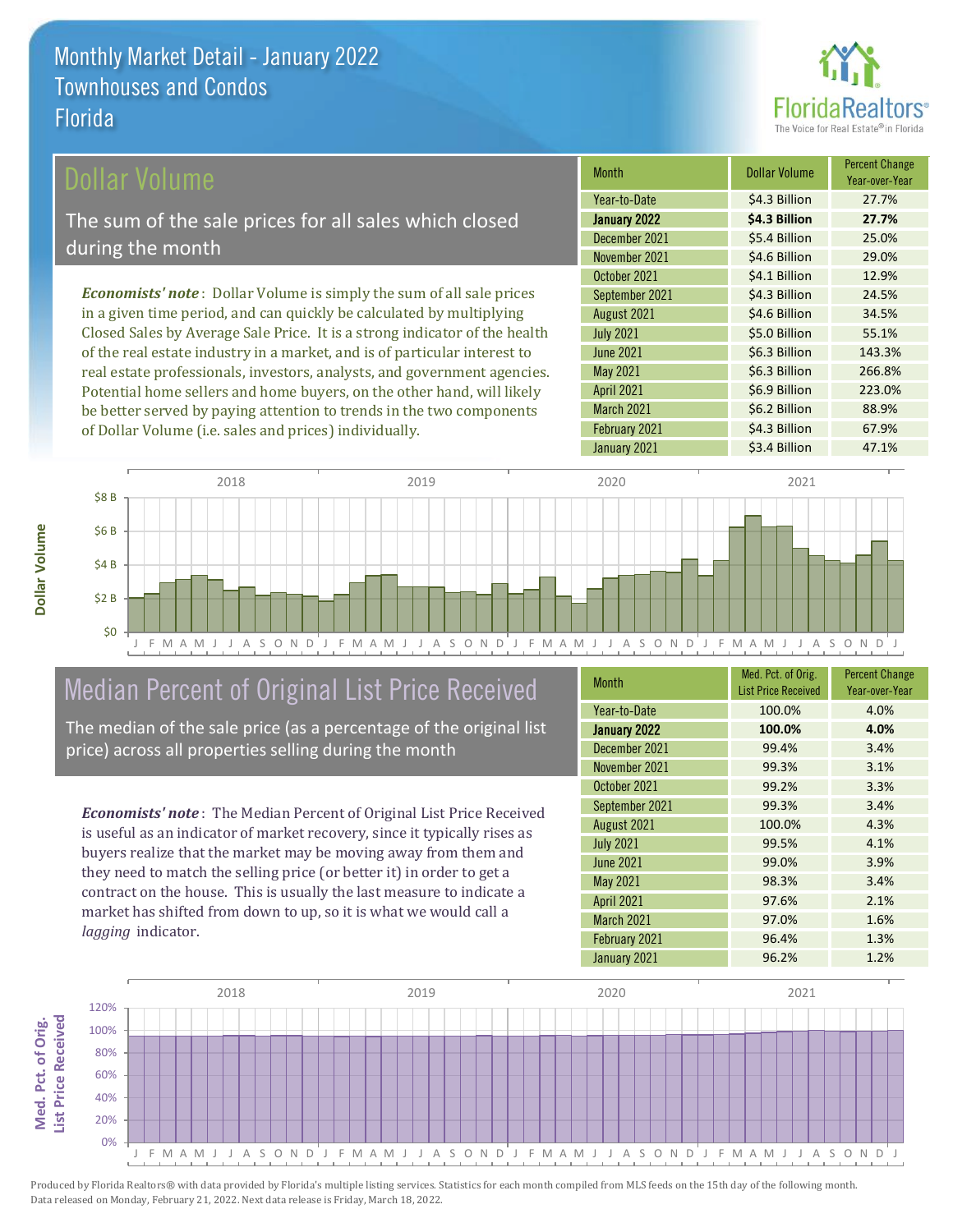

## Median Time to Contract

The median number of days between the listing date and contract date for all Closed Sales during the month

*Economists' note* : Like Time to Sale, Time to Contract is a measure of the length of the home selling process calculated for sales which closed during the month. The difference is that Time to Contract measures the number of days between the initial listing of a property and the signing of the contract which eventually led to the closing of the sale. When the gap between Median Time to Contract and Median Time to Sale grows, it is usually a sign of longer closing times and/or declining numbers of cash sales.

| <b>Month</b>      | <b>Median Time to</b><br>Contract | <b>Percent Change</b><br>Year-over-Year |
|-------------------|-----------------------------------|-----------------------------------------|
| Year-to-Date      | 16 Days                           | $-59.0%$                                |
| January 2022      | 16 Days                           | $-59.0%$                                |
| December 2021     | 16 Days                           | $-55.6%$                                |
| November 2021     | 15 Days                           | $-58.3%$                                |
| October 2021      | 15 Days                           | $-59.5%$                                |
| September 2021    | 14 Days                           | $-63.2%$                                |
| August 2021       | 15 Days                           | $-66.7%$                                |
| <b>July 2021</b>  | 15 Days                           | $-73.7%$                                |
| <b>June 2021</b>  | 17 Days                           | $-70.7%$                                |
| May 2021          | 19 Days                           | $-56.8%$                                |
| <b>April 2021</b> | 24 Days                           | $-31.4%$                                |
| March 2021        | 32 Days                           | $-30.4%$                                |
| February 2021     | 38 Days                           | $-32.1%$                                |
| January 2021      | 39 Days                           | $-26.4%$                                |



### Median Time to Sale

**Median Time to** 

**Median Time to** 

The median number of days between the listing date and closing date for all Closed Sales during the month

*Economists' note* : Time to Sale is a measure of the length of the home selling process, calculated as the number of days between the initial listing of a property and the closing of the sale. *Median* Time to Sale is the amount of time the "middle" property selling this month was on the market. That is, 50% of homes selling this month took *less* time to sell, and 50% of homes took *more* time to sell. Median Time to Sale gives a more accurate picture than Average Time to Sale, which can be skewed upward by small numbers of properties taking an abnormally long time to sell.

| <b>Month</b>      | <b>Median Time to Sale</b> | <b>Percent Change</b><br>Year-over-Year |
|-------------------|----------------------------|-----------------------------------------|
| Year-to-Date      | 60 Days                    | $-25.9%$                                |
| January 2022      | 60 Days                    | $-25.9%$                                |
| December 2021     | 56 Days                    | $-27.3%$                                |
| November 2021     | 56 Days                    | $-28.2%$                                |
| October 2021      | 55 Days                    | $-28.6%$                                |
| September 2021    | 55 Days                    | $-30.4%$                                |
| August 2021       | 56 Days                    | $-34.1%$                                |
| <b>July 2021</b>  | 57 Days                    | $-42.4%$                                |
| <b>June 2021</b>  | 59 Days                    | $-40.4%$                                |
| <b>May 2021</b>   | 62 Days                    | $-28.7%$                                |
| <b>April 2021</b> | 66 Days                    | $-16.5%$                                |
| March 2021        | 71 Days                    | $-15.5%$                                |
| February 2021     | 78 Days                    | $-17.0%$                                |
| January 2021      | 81 Days                    | $-12.9%$                                |

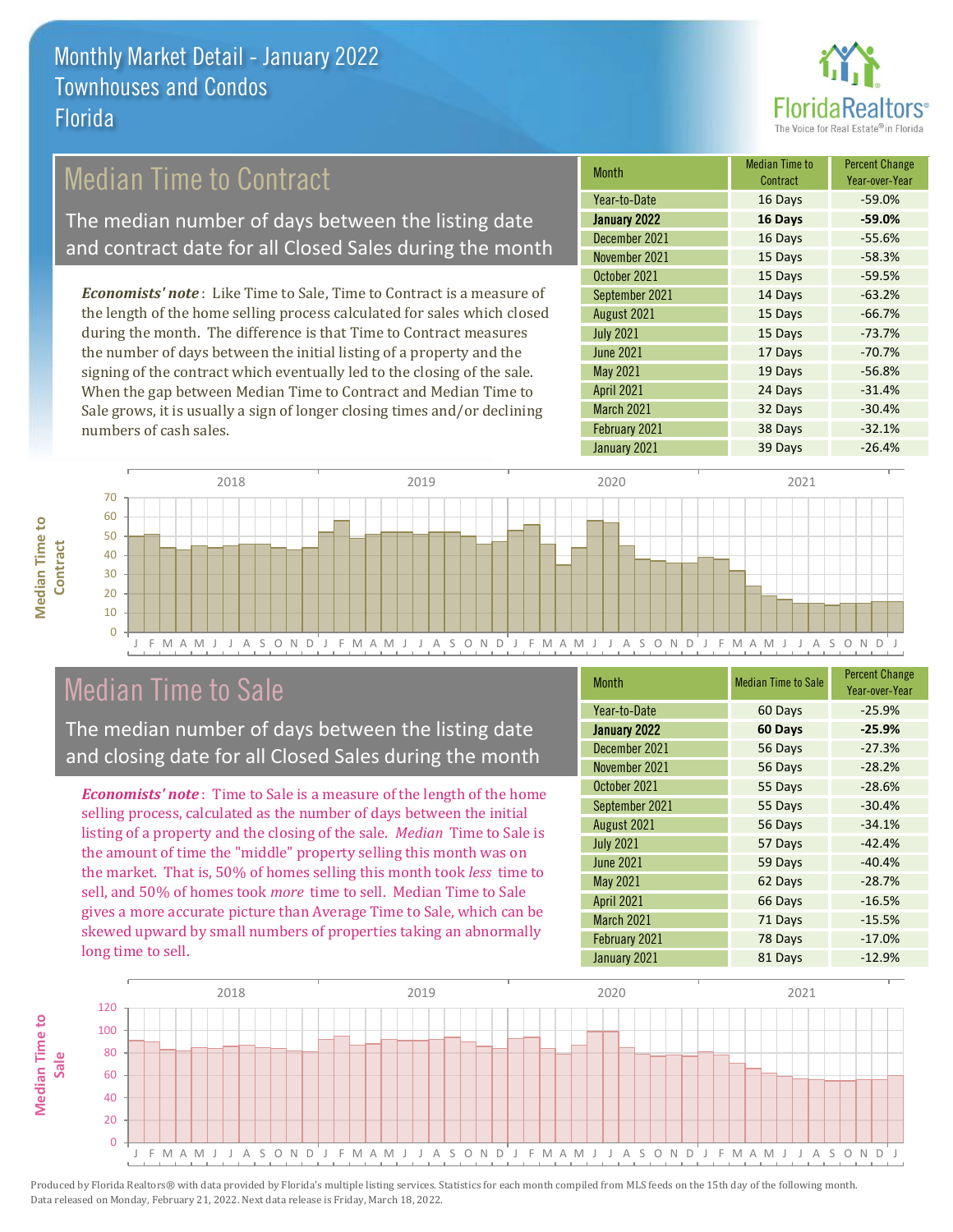

| <b>New Pending Sales</b>                                                       | <b>Month</b>      | <b>New Pending Sales</b> | <b>Percent Change</b><br>Year-over-Year |
|--------------------------------------------------------------------------------|-------------------|--------------------------|-----------------------------------------|
|                                                                                | Year-to-Date      | 14,200                   | $-7.3%$                                 |
| The number of listed properties that went under                                | January 2022      | 14,200                   | $-7.3%$                                 |
| contract during the month                                                      | December 2021     | 11,399                   | $-2.4%$                                 |
|                                                                                | November 2021     | 12,607                   | 5.9%                                    |
|                                                                                | October 2021      | 13,430                   | 0.4%                                    |
| <b>Economists' note</b> : Because of the typical length of time it takes for a | September 2021    | 12,629                   | $-3.0%$                                 |
| sale to close, economists consider Pending Sales to be a decent                | August 2021       | 13,183                   | 3.7%                                    |
| indicator of potential future Closed Sales. It is important to bear in         | <b>July 2021</b>  | 12,857                   | 0.6%                                    |
| mind, however, that not all Pending Sales will be closed successfully.         | June 2021         | 14,626                   | 12.7%                                   |
| So, the effectiveness of Pending Sales as a future indicator of Closed         | May 2021          | 16,460                   | 63.9%                                   |
| Sales is susceptible to changes in market conditions such as the               | <b>April 2021</b> | 17,725                   | 219.8%                                  |
| availability of financing for homebuyers and the inventory of                  | March 2021        | 19,533                   | 126.4%                                  |



# New Listings

**New Listings**

**Pending Sales**

**Pending Sales** 

distressed properties for sale.

The number of properties put onto the market during the month

availability of financing for homebuyers and the inventory of

*Economists' note* : New Listings tend to rise in delayed response to increasing prices, so they are often seen as a lagging indicator of market health. As prices rise, potential sellers raise their estimations of value—and in the most recent cycle, rising prices have freed up many potential sellers who were previously underwater on their mortgages. Note that in our calculations, we take care to not include properties that were recently taken off the market and quickly relisted, since these are not really *new* listings.

| <b>Month</b>      | <b>New Listings</b> | <b>Percent Change</b><br>Year-over-Year |
|-------------------|---------------------|-----------------------------------------|
| Year-to-Date      | 13,786              | $-7.4%$                                 |
| January 2022      | 13,786              | $-7.4%$                                 |
| December 2021     | 10,485              | $-6.4%$                                 |
| November 2021     | 12,065              | $-6.9%$                                 |
| October 2021      | 13,303              | $-9.0%$                                 |
| September 2021    | 13,238              | $-7.3%$                                 |
| August 2021       | 14,010              | 1.4%                                    |
| <b>July 2021</b>  | 14,507              | 4.6%                                    |
| <b>June 2021</b>  | 14,787              | 10.0%                                   |
| May 2021          | 14,972              | 9.0%                                    |
| <b>April 2021</b> | 15,913              | 81.2%                                   |
| <b>March 2021</b> | 16,700              | 24.2%                                   |
| February 2021     | 14,426              | 0.3%                                    |
| January 2021      | 14,890              | $-6.9%$                                 |

February 2021 17,170 35.4%

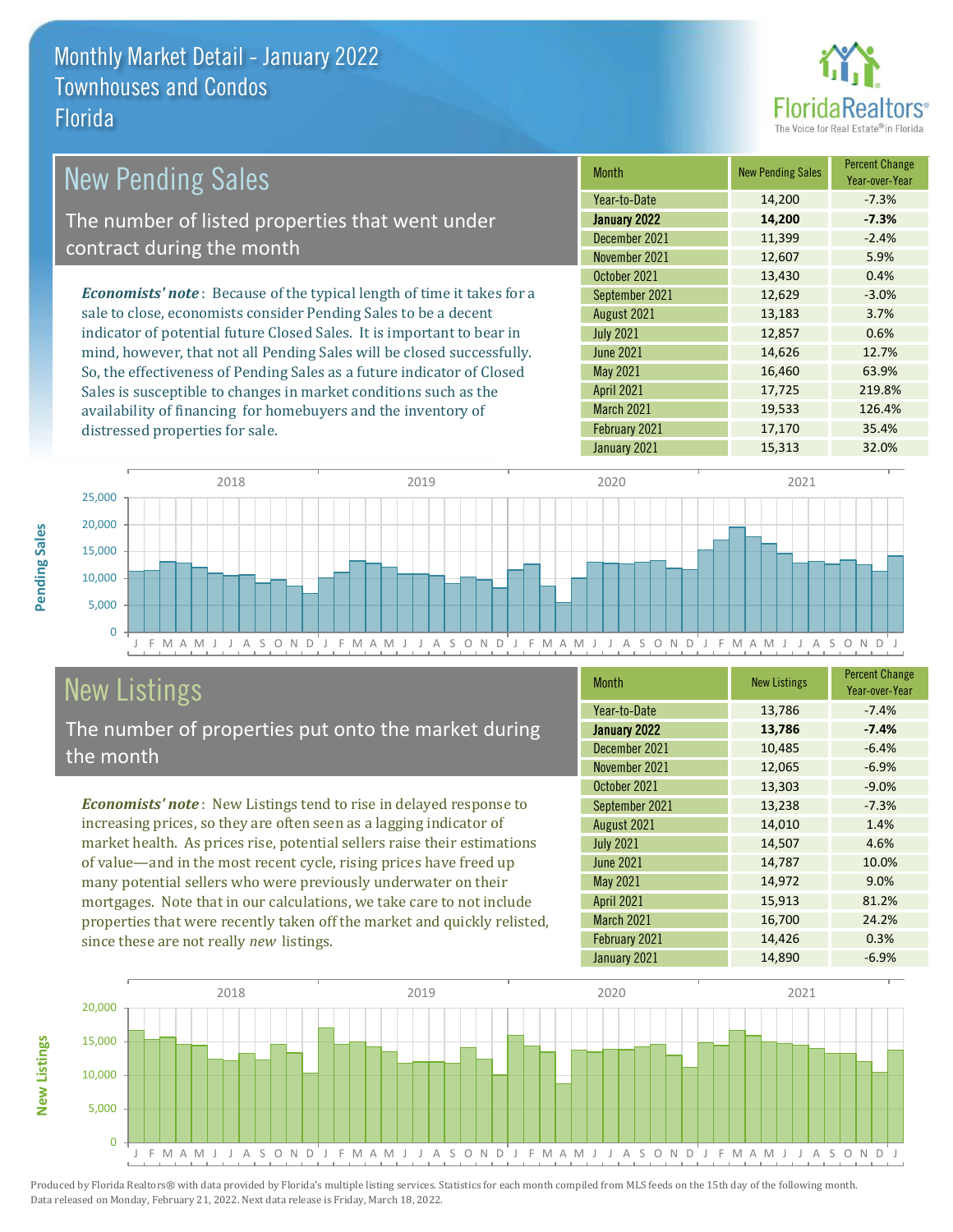

# Inventory (Active Listings) The number of property listings active at the end of the month

*Economists' note* : There are a number of ways to define and calculate Inventory. Our method is to simply count the number of active listings on the last day of the month, and hold this number to compare with the same month the following year. Inventory rises when New Listings are outpacing the number of listings that go off-market (regardless of whether they actually sell). Likewise, it falls when New Listings aren't keeping up with the rate at which homes are going off-market.

| <b>Month</b>             | Inventory | <b>Percent Change</b><br>Year-over-Year |
|--------------------------|-----------|-----------------------------------------|
| <b>YTD (Monthly Avg)</b> | 16,539    | $-58.0%$                                |
| January 2022             | 16,539    | $-58.0%$                                |
| December 2021            | 17,869    | $-57.4%$                                |
| November 2021            | 19,977    | $-56.0%$                                |
| October 2021             | 21,299    | $-54.2%$                                |
| September 2021           | 22,599    | $-52.2%$                                |
| August 2021              | 22,928    | $-52.4%$                                |
| <b>July 2021</b>         | 23,180    | $-53.7%$                                |
| <b>June 2021</b>         | 22,461    | $-56.0%$                                |
| <b>May 2021</b>          | 23,556    | $-56.6%$                                |
| <b>April 2021</b>        | 26,210    | $-51.9%$                                |
| March 2021               | 30,063    | $-45.1%$                                |
| February 2021            | 34,921    | $-34.4%$                                |
| January 2021             | 39,423    | $-26.3%$                                |



# Months Supply of Inventory

An estimate of the number of months it will take to deplete the current Inventory given recent sales rates

*Economists' note* : MSI is a useful indicator of market conditions. The benchmark for a balanced market (favoring neither buyer nor seller) is 5.5 months of inventory. Anything higher is traditionally a buyers' market, and anything lower is a sellers' market. There is no single accepted way of calculating MSI. A common method is to divide current Inventory by the most recent month's Closed Sales count, but this count is a usually poor predictor of future Closed Sales due to seasonal cycles. To eliminate seasonal effects, we use the 12-month average of monthly Closed Sales instead.

| <b>Month</b>             | <b>Months Supply</b> | <b>Percent Change</b><br>Year-over-Year |
|--------------------------|----------------------|-----------------------------------------|
| <b>YTD (Monthly Avg)</b> | 1.2                  | $-69.2%$                                |
| January 2022             | 1.2                  | $-69.2%$                                |
| December 2021            | 1.3                  | $-69.0%$                                |
| November 2021            | 1.5                  | $-68.1%$                                |
| October 2021             | 1.6                  | $-67.3%$                                |
| September 2021           | 1.7                  | $-66.7%$                                |
| August 2021              | 1.7                  | $-67.9%$                                |
| <b>July 2021</b>         | 1.8                  | $-67.9%$                                |
| <b>June 2021</b>         | 1.7                  | $-70.2%$                                |
| May 2021                 | 1.9                  | $-68.3%$                                |
| <b>April 2021</b>        | 2.3                  | $-59.6%$                                |
| March 2021               | 2.8                  | $-49.1%$                                |
| February 2021            | 3.4                  | $-37.0%$                                |
| January 2021             | 3.9                  | $-29.1%$                                |



**Inventory**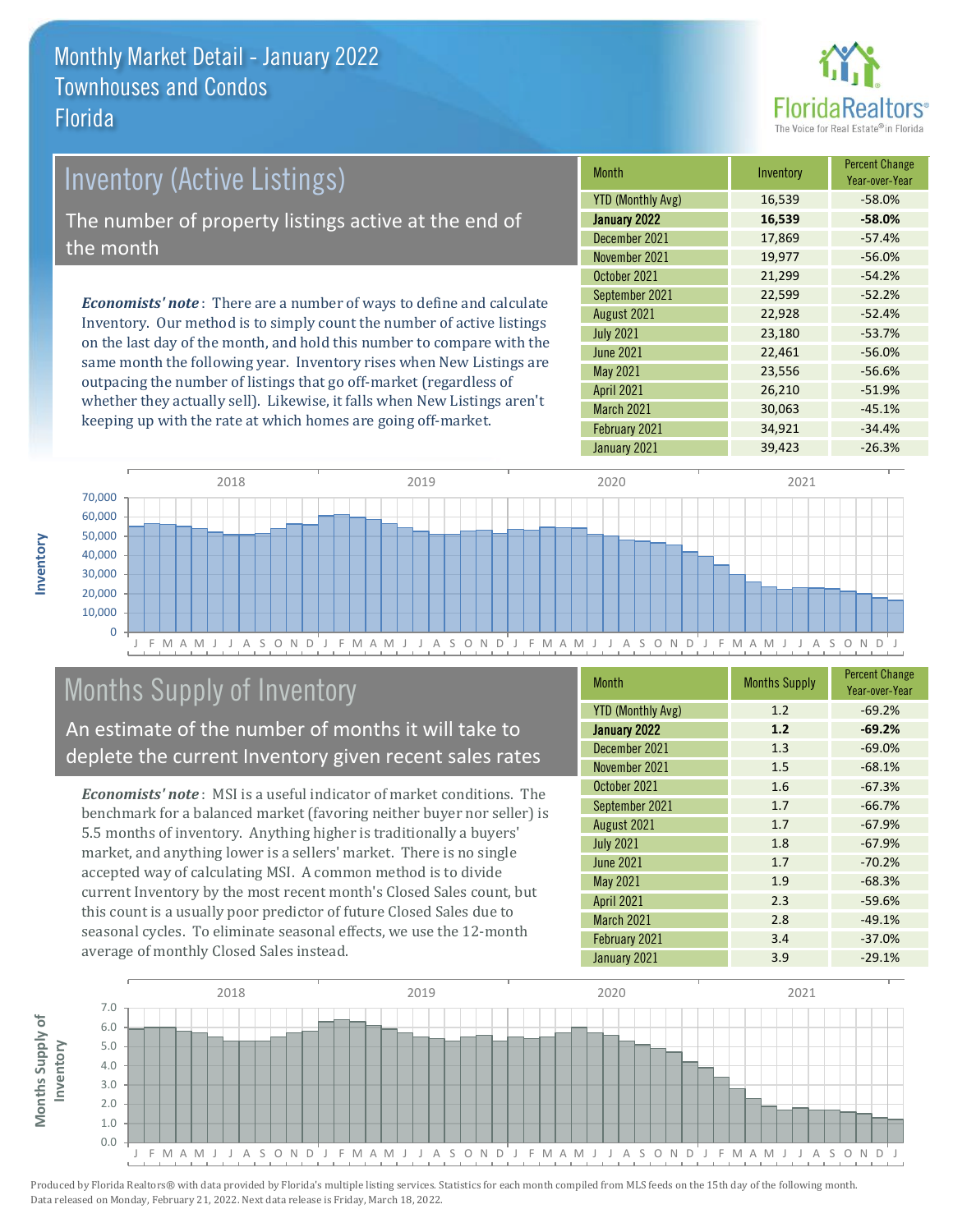

### Closed Sales by Sale Price

The number of sales transactions which closed during the month

*Economists' note:* Closed Sales are one of the simplest—yet most important—indicators for the residential real estate market. When comparing Closed Sales across markets of different sizes, we recommend comparing the percent changes in sales rather than the number of sales. Closed Sales (and many other market metrics) are affected by seasonal cycles, so actual trends are more accurately represented by year-over-year changes (i.e. comparing a month's sales to the amount of sales in the same month in the previous year), rather than changes from one month to the next.

| <b>Sale Price</b>     | <b>Closed Sales</b> | <b>Percent Change</b><br>Year-over-Year |
|-----------------------|---------------------|-----------------------------------------|
| Less than \$50,000    | 24                  | $-66.2%$                                |
| $$50,000 - $99,999$   | 411                 | $-42.7%$                                |
| $$100,000 - $149,999$ | 1,032               | $-24.8%$                                |
| $$150,000 - $199,999$ | 1,397               | $-18.2%$                                |
| \$200,000 - \$249,999 | 1,363               | $-4.0%$                                 |
| \$250,000 - \$299,999 | 1,263               | 16.6%                                   |
| \$300,000 - \$399,999 | 1,838               | 45.2%                                   |
| \$400,000 - \$599,999 | 1,449               | 47.1%                                   |
| \$600,000 - \$999,999 | 890                 | 50.8%                                   |
| \$1,000,000 or more   | 585                 | 47.7%                                   |



# Median Time to Contract by Sale Price The median number of days between the listing date

and contract date for all Closed Sales during the month

*Economists' note* : Like Time to Sale, Time to Contract is a measure of the length of the home selling process calculated for sales which closed during the month. The difference is that Time to Contract measures the number of days between the initial listing of a property and the signing of the contract which eventually led to the closing of the sale. When the gap between Median Time to Contract and Median Time to Sale grows, it is usually a sign of longer closing times and/or declining numbers of cash sales.

| <b>Sale Price</b>     | <b>Median Time to</b><br>Contract | <b>Percent Change</b><br>Year-over-Year |
|-----------------------|-----------------------------------|-----------------------------------------|
| Less than \$50,000    | 56 Days                           | 24.4%                                   |
| \$50,000 - \$99,999   | 19 Days                           | $-50.0%$                                |
| $$100,000 - $149,999$ | 15 Days                           | $-59.5%$                                |
| \$150,000 - \$199,999 | 18 Days                           | $-41.9%$                                |
| \$200,000 - \$249,999 | 15 Days                           | $-57.1%$                                |
| \$250,000 - \$299,999 | 12 Days                           | $-61.3%$                                |
| \$300,000 - \$399,999 | 12 Days                           | $-68.4%$                                |
| \$400,000 - \$599,999 | 17 Days                           | $-63.0%$                                |
| \$600,000 - \$999,999 | 25 Days                           | $-58.3%$                                |
| \$1,000,000 or more   | 36 Days                           | $-64.7%$                                |



**Closed Sales**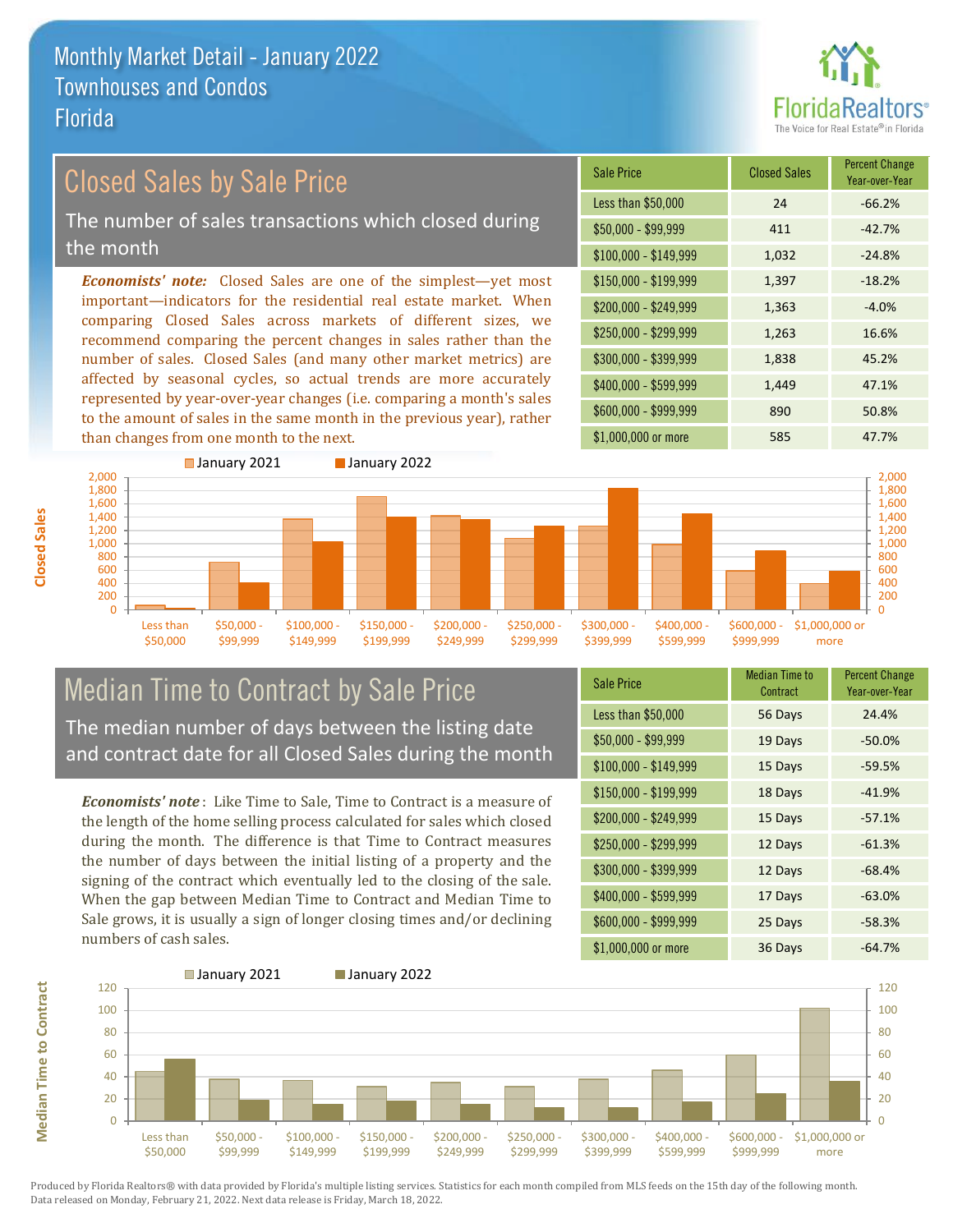

# New Listings by Initial Listing Price

The number of properties put onto the market during the month

*Economists' note:* New Listings tend to rise in delayed response to increasing prices, so they are often seen as a lagging indicator of market health. As prices rise, potential sellers raise their estimations of value—and in the most recent cycle, rising prices have freed up many potential sellers who were previously underwater on their mortgages. Note that in our calculations, we take care to not include properties that were recently taken off the market and quickly relisted, since these are not really *new* listings.





### Inventory by Current Listing Price The number of property listings active at the end of the month

*Economists' note* : There are a number of ways to define and calculate Inventory. Our method is to simply count the number of active listings on the last day of the month, and hold this number to compare with the same month the following year. Inventory rises when New Listings are outpacing the number of listings that go off-market (regardless of whether they actually sell). Likewise, it falls when New Listings aren't keeping up with the rate at which homes are going off-market.

| <b>Current Listing Price</b> | Inventory | <b>Percent Change</b><br>Year-over-Year |
|------------------------------|-----------|-----------------------------------------|
| Less than \$50,000           | 25        | $-87.9%$                                |
| $$50,000 - $99,999$          | 541       | $-79.8%$                                |
| $$100,000 - $149,999$        | 1,226     | $-71.8%$                                |
| $$150,000 - $199,999$        | 1,725     | $-65.7%$                                |
| \$200,000 - \$249,999        | 1,547     | $-62.1%$                                |
| \$250,000 - \$299,999        | 1,388     | $-62.5%$                                |
| \$300,000 - \$399,999        | 2,291     | $-57.1%$                                |
| \$400,000 - \$599,999        | 2,599     | $-50.4%$                                |
| \$600,000 - \$999,999        | 2,245     | $-45.5%$                                |
| \$1,000,000 or more          | 2,952     | $-37.0%$                                |



Produced by Florida Realtors® with data provided by Florida's multiple listing services. Statistics for each month compiled from MLS feeds on the 15th day of the following month. Data released on Monday, February 21, 2022. Next data release is Friday, March 18, 2022.

**Inventory**